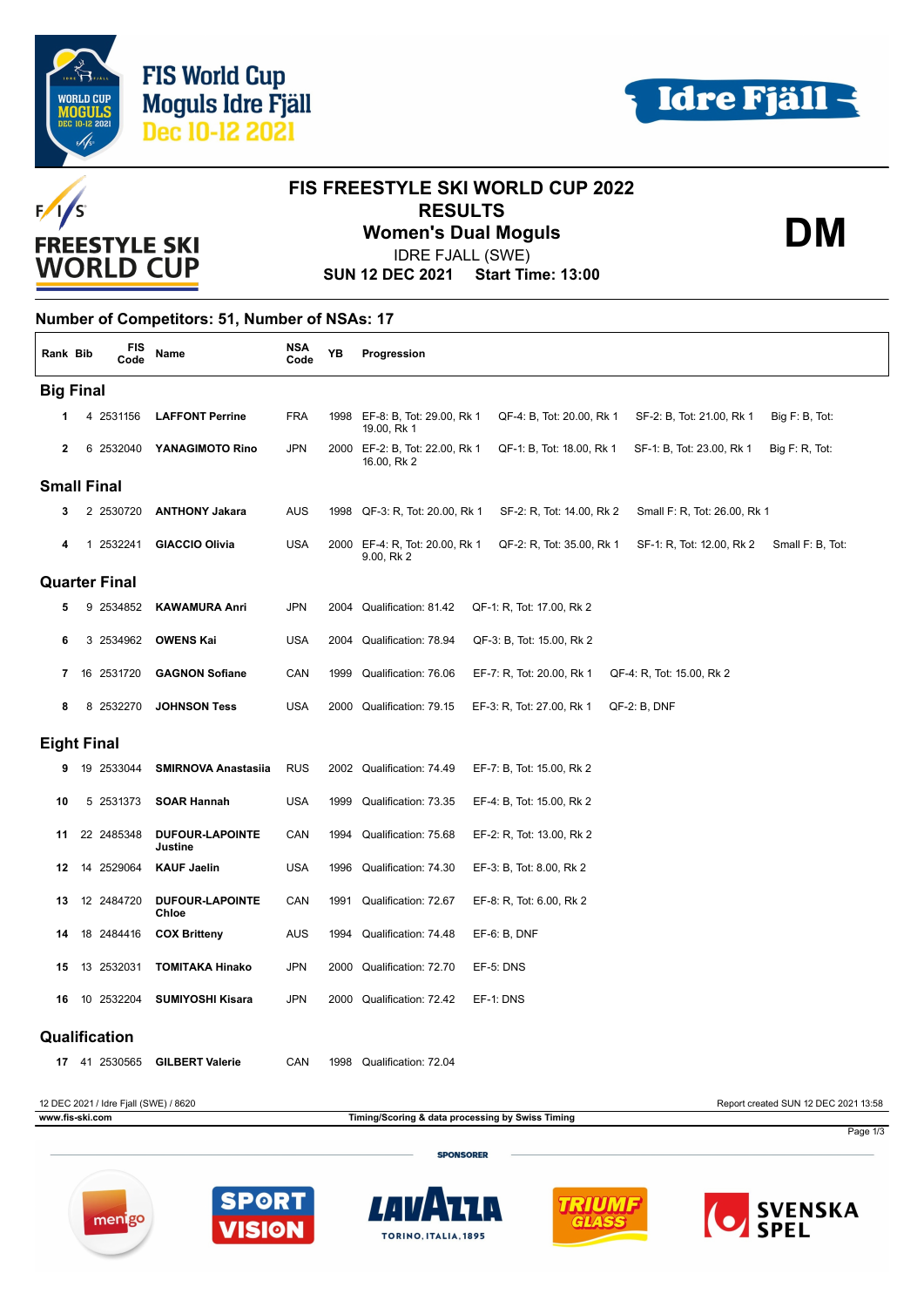

**FREESTYLE SKI WORLD CUP** 

 $F/I/S$ 



**DM**

## **FIS FREESTYLE SKI WORLD CUP 2022 RESULTS**

**Women's Dual Moguls**

IDRE FJALL (SWE)

**SUN 12 DEC 2021 Start Time: 13:00**

| Rank Bib |    | FIS<br>Code | Name                               | <b>NSA</b><br>Code | ΥB   | Progression               |
|----------|----|-------------|------------------------------------|--------------------|------|---------------------------|
| 18       |    | 7 2484307   | <b>GALYSHEVA Yuliya</b>            | KAZ                | 1992 | Qualification: 71.53      |
| 19       |    | 45 2529730  | <b>ASH Sophie</b>                  | <b>AUS</b>         | 1996 | Qualification: 71.36      |
| 20       | 11 | 2485108     | <b>HOSHINO Junko</b>               | <b>JPN</b>         | 1989 | Qualification: 69.24      |
| 21       | 40 | 2530540     | <b>GERKEN SCHOFIELD</b><br>Makayla | <b>GBR</b>         | 1999 | Qualification: 69.23      |
| 22       |    | 24 2532085  | <b>AMRENOVA Ayaulym</b>            | KAZ                | 2001 | Qualification: 68.89      |
| 23       |    | 15 2535385  | GORODKO Anastassiya KAZ            |                    |      | 2005 Qualification: 68.52 |
| 24       |    | 28 2532819  | <b>WEESE Hanna</b>                 | GER                | 2001 | Qualification: 67.70      |
| 25       |    | 44 2530274  | <b>CABROL Camille</b>              | <b>FRA</b>         | 1997 | Qualification: 67.41      |
| 26       |    | 17 2533204  | <b>SCHWINGHAMMER</b><br>Maia       | CAN                |      | 2001 Qualification: 67.20 |
| 27       |    | 29 2533910  | <b>CHUDINOVA Polina</b>            | <b>RUS</b>         |      | 2002 Qualification: 67.12 |
| 28       |    | 46 2530539  | <b>GERKEN SCHOFIELD</b><br>Leonie  | <b>GBR</b>         | 1998 | Qualification: 66.73      |
| 29       |    | 25 2527272  | <b>ONEILL Taylah</b>               | <b>AUS</b>         | 1994 | Qualification: 66.38      |
| 30       |    | 30 2532844  | <b>HOGG Madison</b>                | <b>USA</b>         | 2001 | Qualification: 62.95      |
| 31       |    | 43 2535386  | <b>GRAUR Olessya</b>               | KAZ                | 2004 | Qualification: 62.68      |
| 32       |    | 33 2534086  | <b>CASS Sabrina</b>                | <b>BRA</b>         |      | 2002 Qualification: 61.83 |
| 33       |    | 20 2533488  | <b>NAKAO Haruka</b>                | <b>JPN</b>         | 2001 | Qualification: 61.62      |
| 34       |    | 26 2527373  | <b>HIMBURY Madii</b>               | AUS                | 1994 | Qualification: 60.29      |
| 35       |    | 53 2527561  | LI Nan                             | <b>CHN</b>         | 1992 | Qualification: 59.90      |
| 36       |    | 32 2530095  | <b>MEILINGER Melanie</b>           | <b>AUT</b>         | 1991 | Qualification: 57.59      |
| 37       |    | 52 2533547  | <b>DEGROOTE Fantine</b>            | <b>FRA</b>         | 2001 | Qualification: 56.11      |
| 38       |    | 27 2530485  | <b>PERVUSHINA</b><br>Anastasiia    | <b>RUS</b>         | 1997 | Qualification: 54.35      |
| 39       |    | 49 2528169  | <b>GASPARINI Nicole</b>            | SUI                | 1997 | Qualification: 54.01      |

12 DEC 2021 / Idre Fjall (SWE) / 8620 Report created SUN 12 DEC 2021 13:58

**www.fis-ski.com Timing/Scoring & data processing by Swiss Timing**

Page 2/3

**SPONSORER**